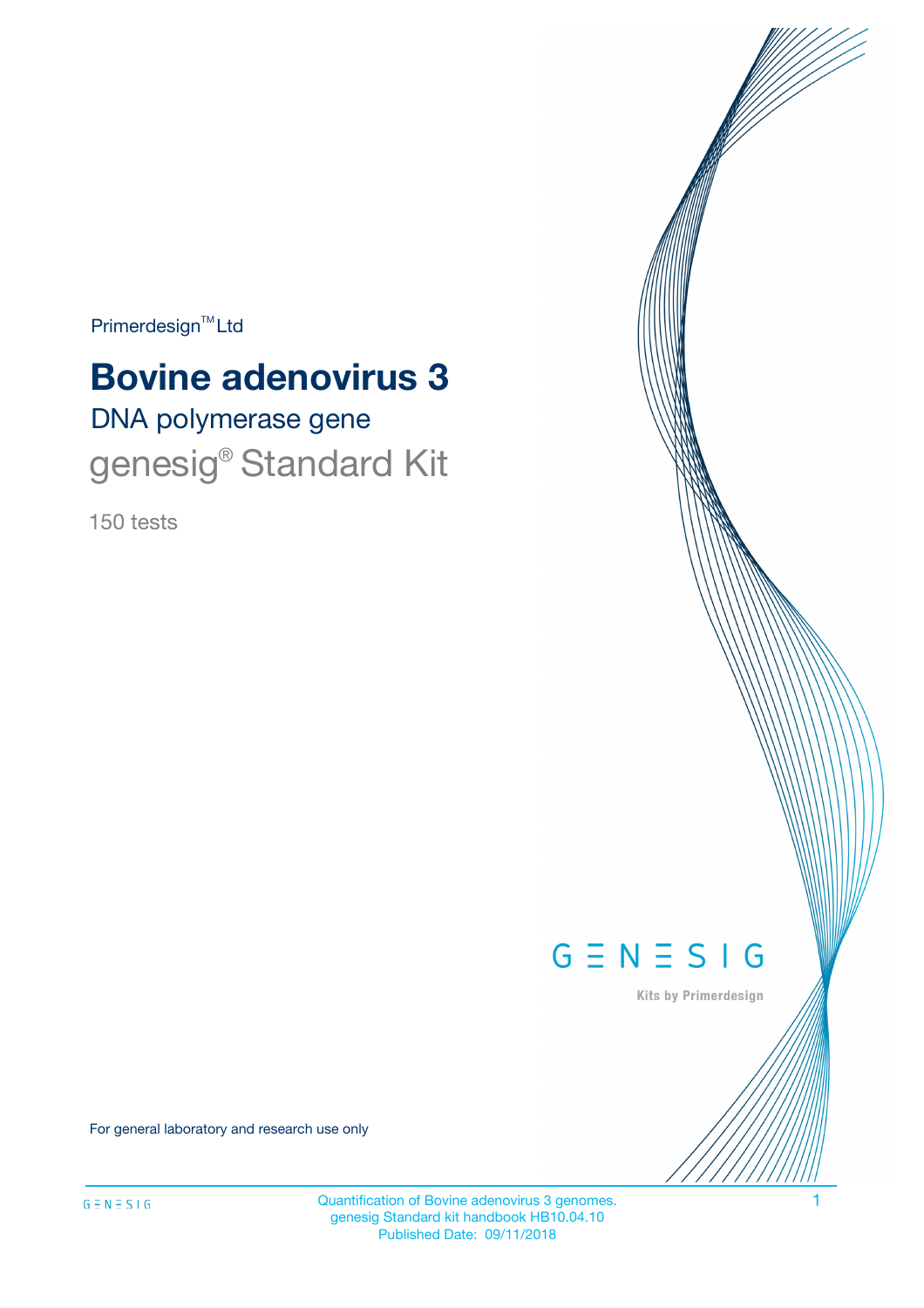### Introduction to Bovine adenovirus 3

Bovine Adenovirus (BAdV) belongs to the Adenoviridae family and is found worldwide. Currently there are 10 recognised serotypeso of adenovirus in cattle. As an adenovirus BAdV is approx. 34 kbp in length with a  $G+C$  content of  $~54\%$ .

Bovine adenoviruses (BAdVs) belong to the Mastadenovirus genus (which includes adenoviruses of mammals) of the family Adenoviridae and are involved in respiratory and enteric infections of calves. Bovine Adenovirus can infect cattle and zebu of any breed, sex or age, however, younger animals are more at risk as their maternal antibody begins to wane, around the age of 2 weeks to 4 months old. Experimentally, the virus has also been shown to infect goats and sheep.

In BAdV-3 the N-terminus and central domain of the protein IX contain immunogenic sites and are not exposed on the surface of BAdV-3 virion. The C-terminus of BAdV-3 protein IX (~125 amino acid) may be exposed on the virion and so could be used as a site for incorporation of heterologous peptides or proteins.

Infection usually results in disease of the gastrointestinal or respiratory tract. However, infection may not always result in disease as the virus can be isolated in healthy cattle.

Once infected, the cattle shed the virus for approximately 10 days in the respiratory secretions or faeces -- some cattle may become persistently infected, resulting in excretion of the virus for much longer

Symptoms of the gastrointestinal tract include diarrhoea with mucus, melena or haemoatochezia, anorexia or reduced appetite, abdominal distension and possible dysphagia. Respiratory signs include coughing (sometimes with blood), serous nasal discharge, dyspnoea and tachypnoea. This may progress to bronchopneumonia if secondary bacterial infection is present.

Generalised clinical symptoms include pyrexia, weight loss, sudden death, lymphadenopathy and generalised weakness. The animal will also be dull, depressed and lethargic.

Clinical signs and physical examination may add Bovine Adenovirus to the differential diagnosis list, but a definitive diagnosis cannot be achieved without clinical testing. Because adenoviruses can be isolated from apparently healthy cattle, isolation of adenoviruses from clinically sick calves does not necessarily mean that the isolated adenovirus type plays an aetiological role in the clinical disease under consideration.

Because of the number of types of adenoviruses infecting cattle, virus isolation is necessary to definitively identify the virus. Virus can be isolated from nasal secretions, tracheal fluids, intestinal contents and tissue homogenates and used in nucleic acid testing via Real-Time PCR.

When economically feasible, cattle can be treated to provide relief from clinical signs associated with adenoviral infection.

Because secondary bacterial infections are common in cattle, antibiotics are often used as part of the treatment.

The main control measure is to ensure adequate colostrum at birth as passive transfer provides immunity to calves.

Both modified live and inactivated adenovirus vaccines have been developed and evaluated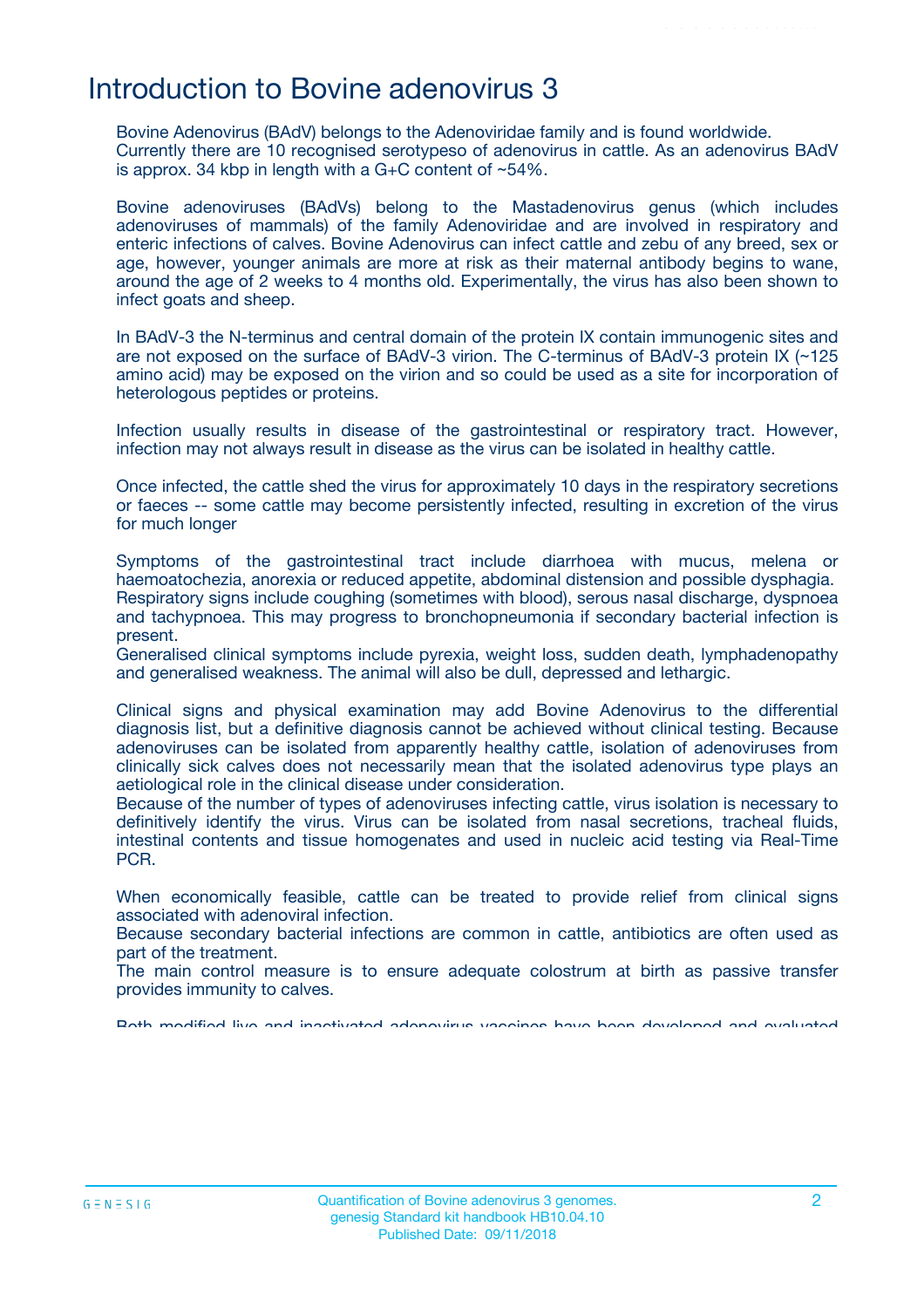

The Primerdesign genesig Kit for Bovine adenovirus 3 (BAdV-3) genomes is designed for the in vitro quantification of BAdV-3 genomes. The kit is designed to have a broad detection profile. Specifically, the primers represent 100% homology with over 95% of the NCBI database reference sequences available at the time of design.

The dynamics of genetic variation means that new sequence information may become available after the initial design. Primerdesign periodically reviews the detection profiles of our kits and when required releases new versions.

If you require further information, or have a specific question about the detection profile of this kit then please send an e.mail to enquiry@primerdesign.co.uk and our bioinformatics team will answer your question.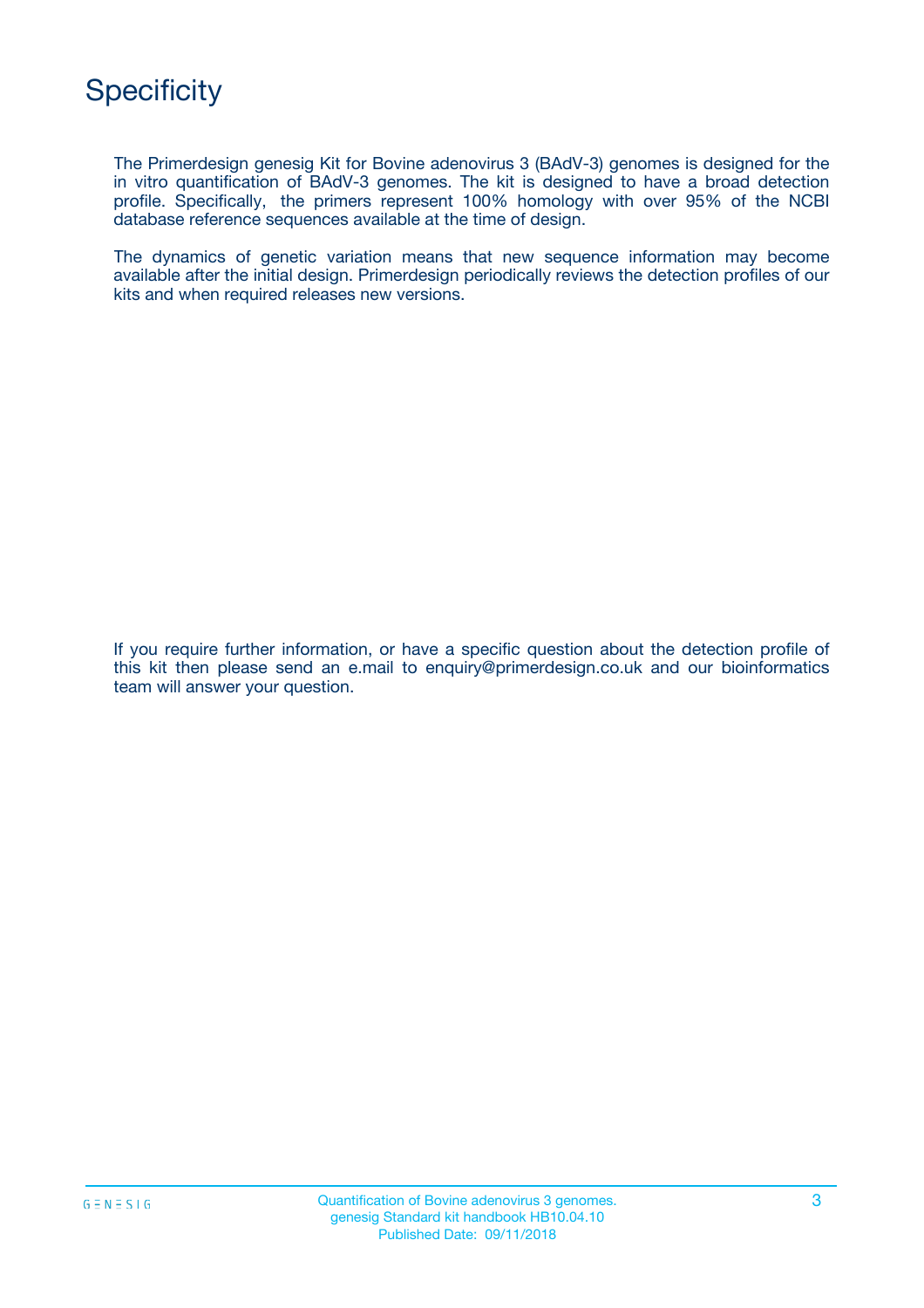# Kit contents

- **BAdV-3 specific primer/probe mix (150 reactions BROWN)** FAM labelled
- **BAdV-3 positive control template (for Standard curve RED)**
- **RNase/DNase free water (WHITE)** for resuspension of primer/probe mixes
- **Template preparation buffer (YELLOW)** for resuspension of positive control template and standard curve preparation

## Reagents and equipment to be supplied by the user

#### **Real-time PCR Instrument**

#### **Extraction kit**

This kit is recommended for use with genesig Easy DNA/RNA extraction kit. However, it is designed to work well with all processes that yield high quality RNA and DNA with minimal PCR inhibitors.

#### **oasig**TM **lyophilised or Precision**®**PLUS 2X qPCR Master Mix**

This kit is intended for use with oasig or PrecisionPLUS2X qPCR Master Mix.

**Pipettors and Tips**

**Vortex and centrifuge**

**Thin walled 1.5 ml PCR reaction tubes**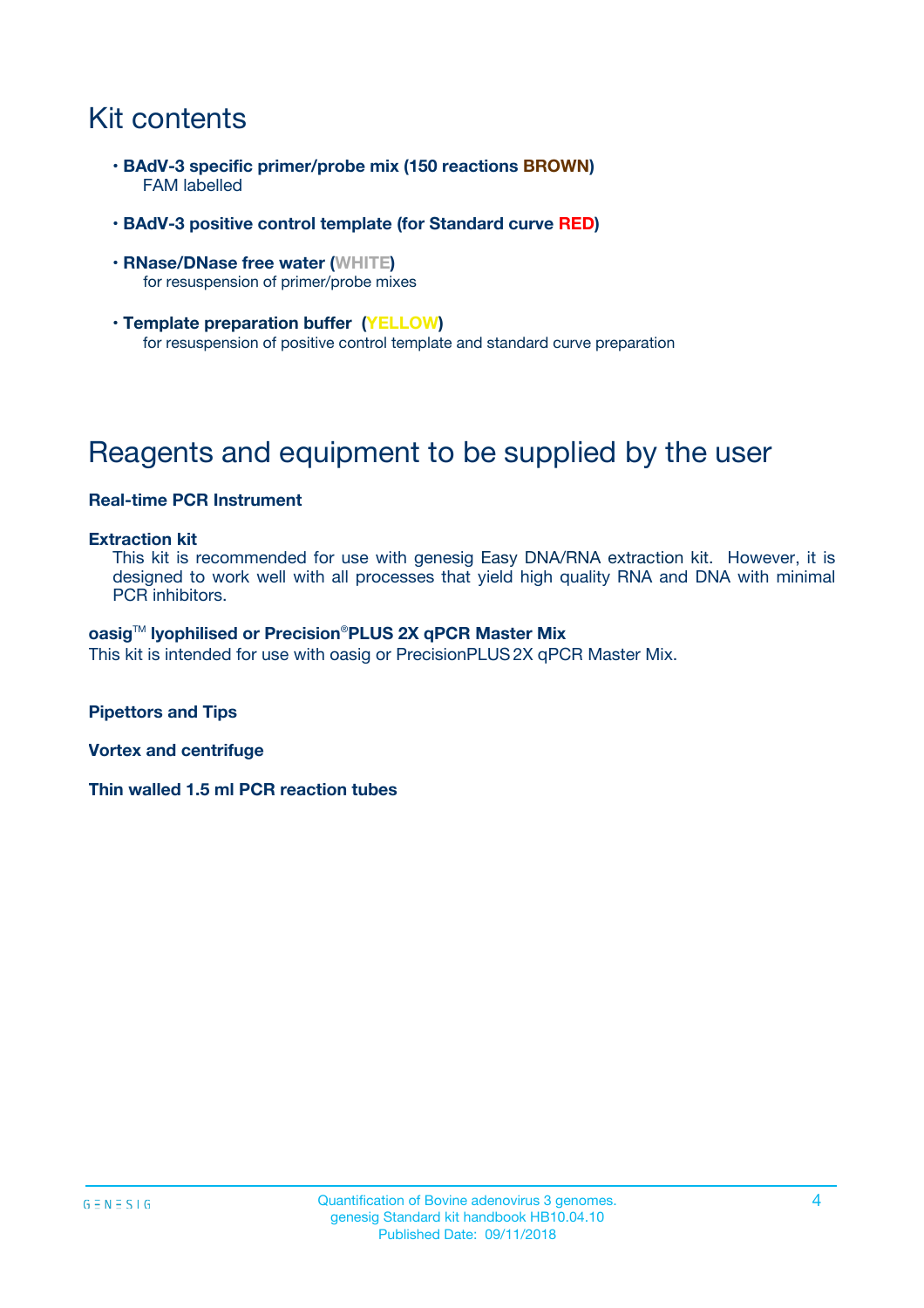### Kit storage and stability

This kit is stable at room temperature but should be stored at -20ºC on arrival. Once the lyophilised components have been resuspended they should not be exposed to temperatures above -20°C for longer than 30 minutes at a time and unnecessary repeated freeze/thawing should be avoided. The kit is stable for six months from the date of resuspension under these circumstances.

If a standard curve dilution series is prepared this can be stored frozen for an extended period. If you see any degradation in this serial dilution a fresh standard curve can be prepared from the positive control.

Primerdesign does not recommend using the kit after the expiry date stated on the pack.

### Suitable sample material

All kinds of sample material suited for PCR amplification can be used. Please ensure the samples are suitable in terms of purity, concentration, and DNA integrity. Always run at least one negative control with the samples. To prepare a negative-control, replace the template DNA sample with RNase/DNase free water.

### Dynamic range of test

Under optimal PCR conditions genesig BAdV-3 detection kits have very high priming efficiencies of >95% and can detect less than 100 copies of target template.

### Notices and disclaimers

This product is developed, designed and sold for research purposes only. It is not intended for human diagnostic or drug purposes or to be administered to humans unless clearly expressed for that purpose by the Food and Drug Administration in the USA or the appropriate regulatory authorities in the country of use. During the warranty period Primerdesign genesig detection kits allow precise and reproducible data recovery combined with excellent sensitivity. For data obtained by violation to the general GLP guidelines and the manufacturer's recommendations the right to claim under guarantee is expired. PCR is a proprietary technology covered by several US and foreign patents. These patents are owned by Roche Molecular Systems Inc. and have been sub-licensed by PE Corporation in certain fields. Depending on your specific application you may need a license from Roche or PE to practice PCR. Additional information on purchasing licenses to practice the PCR process may be obtained by contacting the Director of Licensing at Roche Molecular Systems, 1145 Atlantic Avenue, Alameda, CA 94501 or Applied Biosystems business group of the Applera Corporation, 850 Lincoln Centre Drive, Foster City, CA 94404. In addition, the 5' nuclease assay and other homogeneous amplification methods used in connection with the PCR process may be covered by U.S. Patents 5,210,015 and 5,487,972, owned by Roche Molecular Systems, Inc, and by U.S. Patent 5,538,848, owned by The Perkin-Elmer Corporation.

### Trademarks

Primerdesign™ is a trademark of Primerdesign Ltd.

genesig $^\circledR$  is a registered trademark of Primerdesign Ltd.

The PCR process is covered by US Patents 4,683,195, and 4,683,202 and foreign equivalents owned by Hoffmann-La Roche AG. BI, ABI PRISM® GeneAmp® and MicroAmp® are registered trademarks of the Applera Genomics (Applied Biosystems Corporation). BIOMEK® is a registered trademark of Beckman Instruments, Inc.; iCycler™ is a registered trademark of Bio-Rad Laboratories, Rotor-Gene is a trademark of Corbett Research. LightCycler™ is a registered trademark of the Idaho Technology Inc. GeneAmp®, TaqMan® and AmpliTaqGold® are registered trademarks of Roche Molecular Systems, Inc., The purchase of the Primerdesign reagents cannot be construed as an authorization or implicit license to practice PCR under any patents held by Hoffmann-LaRoche Inc.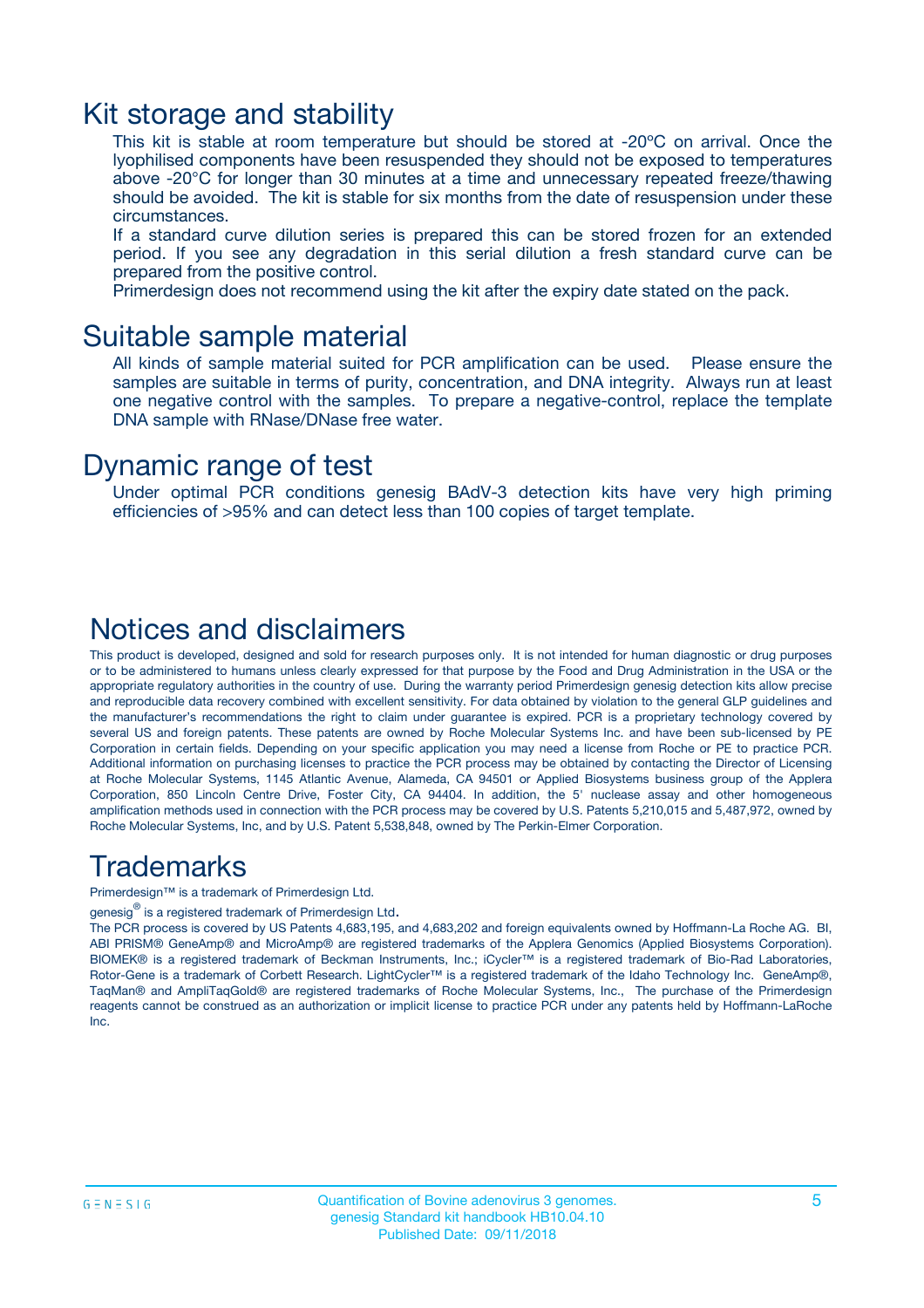### Principles of the test

#### **Real-time PCR**

A BAdV-3 specific primer and probe mix is provided and this can be detected through the FAM channel.

The primer and probe mix provided exploits the so-called TaqMan® principle. During PCR amplification, forward and reverse primers hybridize to the BAdV-3 DNA. A fluorogenic probe is included in the same reaction mixture which consists of a DNA probe labeled with a 5`-dye and a 3`-quencher. During PCR amplification, the probe is cleaved and the reporter dye and quencher are separated. The resulting increase in fluorescence can be detected on a range of qPCR platforms.

#### **Positive control**

For copy number determination and as a positive control for the PCR set up, the kit contains a positive control template. This can be used to generate a standard curve of BAdV-3 copy number / Cq value. Alternatively the positive control can be used at a single dilution where full quantitative analysis of the samples is not required. Each time the kit is used, at least one positive control reaction must be included in the run. A positive result indicates that the primers and probes for detecting the target BAdV-3 gene worked properly in that particular experimental scenario. If a negative result is obtained the test results are invalid and must be repeated. Care should be taken to ensure that the positive control does not contaminate any other kit component which would lead to false-positive results. This can be achieved by handling this component in a Post PCR environment. Care should also be taken to avoid cross-contamination of other samples when adding the positive control to the run. This can be avoided by sealing all other samples and negative controls before pipetting the positive control into the positive control well.

#### **Negative control**

To validate any positive findings a negative control reaction should be included every time the kit is used. For this reaction the RNase/DNase free water should be used instead of template. A negative result indicates that the reagents have not become contaminated while setting up the run.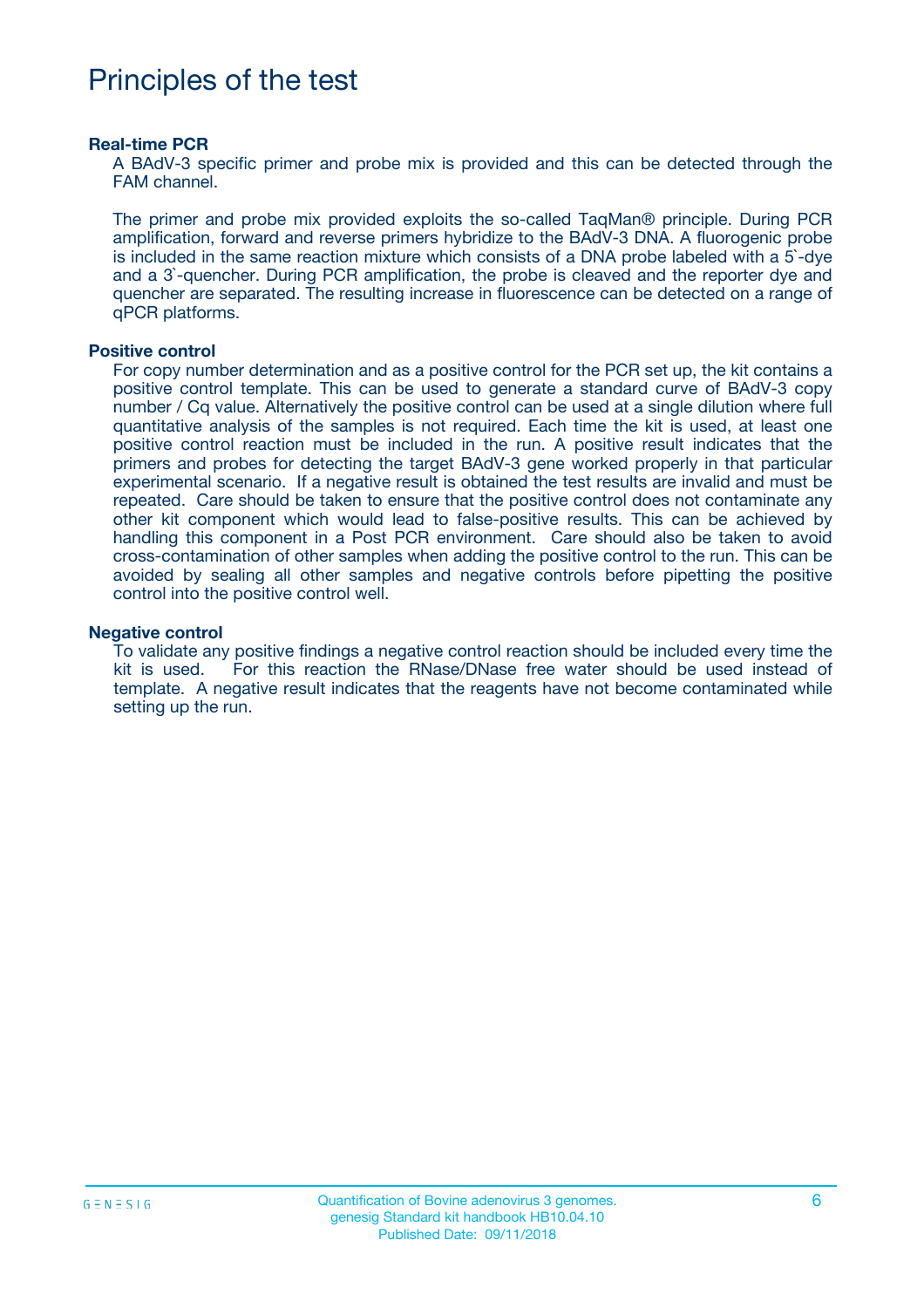### Resuspension protocol

To minimize the risk of contamination with foreign DNA, we recommend that all pipetting be performed in a PCR clean environment. Ideally this would be a designated PCR lab or PCR cabinet. Filter tips are recommended for all pipetting steps.

#### **1. Pulse-spin each tube in a centrifuge before opening.**

This will ensure lyophilised primer and probe mix is in the base of the tube and is not spilt upon opening the tube.

**2. Resuspend the kit components in the RNase/DNase free water supplied, according to the table below.**

To ensure complete resuspension, vortex each tube thoroughly.

| Component - resuspend in water  | Volume |
|---------------------------------|--------|
| <b>Pre-PCR pack</b>             |        |
| BAdV-3 primer/probe mix (BROWN) | 165 ul |

#### **3. Resuspend the positive control template in the template preparation buffer supplied, according to the table below:**

To ensure complete resuspension, vortex the tube thoroughly.

| Component - resuspend in template preparation buffer |        |  |
|------------------------------------------------------|--------|--|
| <b>Post-PCR heat-sealed foil</b>                     |        |  |
| BAdV-3 Positive Control Template (RED) *             | 500 µl |  |

\* This component contains high copy number template and is a VERY significant contamination risk. It must be opened and handled in a separate laboratory environment, away from the other components.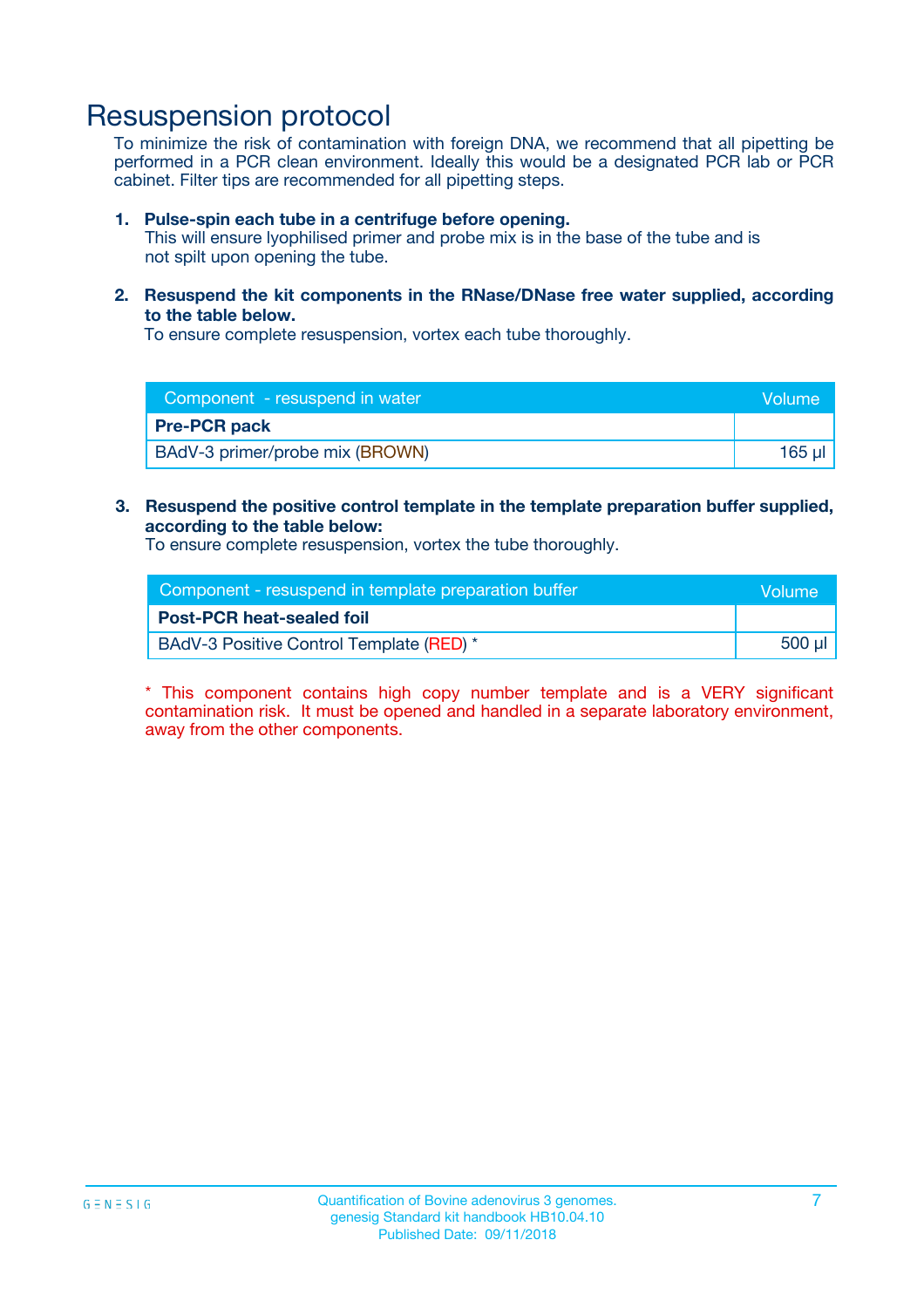# qPCR detection protocol

**1. For each DNA sample prepare a reaction mix according to the table below:** Include sufficient reactions for positive and negative controls.

| Component                                 | Volume           |
|-------------------------------------------|------------------|
| oasig or PrecisionPLUS 2X qPCR Master Mix | 10 $\mu$         |
| BAdV-3 primer/probe mix (BROWN)           | 1 $\mu$          |
| <b>RNase/DNase free water (WHITE)</b>     | $4 \mu$          |
| <b>Final Volume</b>                       | 15 <sub>ul</sub> |

- **2. Pipette 15µl of this mix into each well according to your qPCR experimental plate set up.**
- **3. Prepare DNA templates for each of your samples.**
- **4. Pipette 5µl of DNA template into each well, according to your experimental plate set up.**

For negative control wells use 5µl of RNase/DNase free water. The final volume in each well is 20µl.

**5. If a standard curve is included for quantitative analysis, prepare a reaction mix according to the table below:**

| Component                                 | Volume          |
|-------------------------------------------|-----------------|
| oasig or PrecisionPLUS 2X qPCR Master Mix | 10 µl           |
| BAdV-3 primer/probe mix (BROWN)           | 1 µI            |
| <b>RNase/DNase free water (WHITE)</b>     | $4 \mu$         |
| <b>Final Volume</b>                       | 15 <sub>µ</sub> |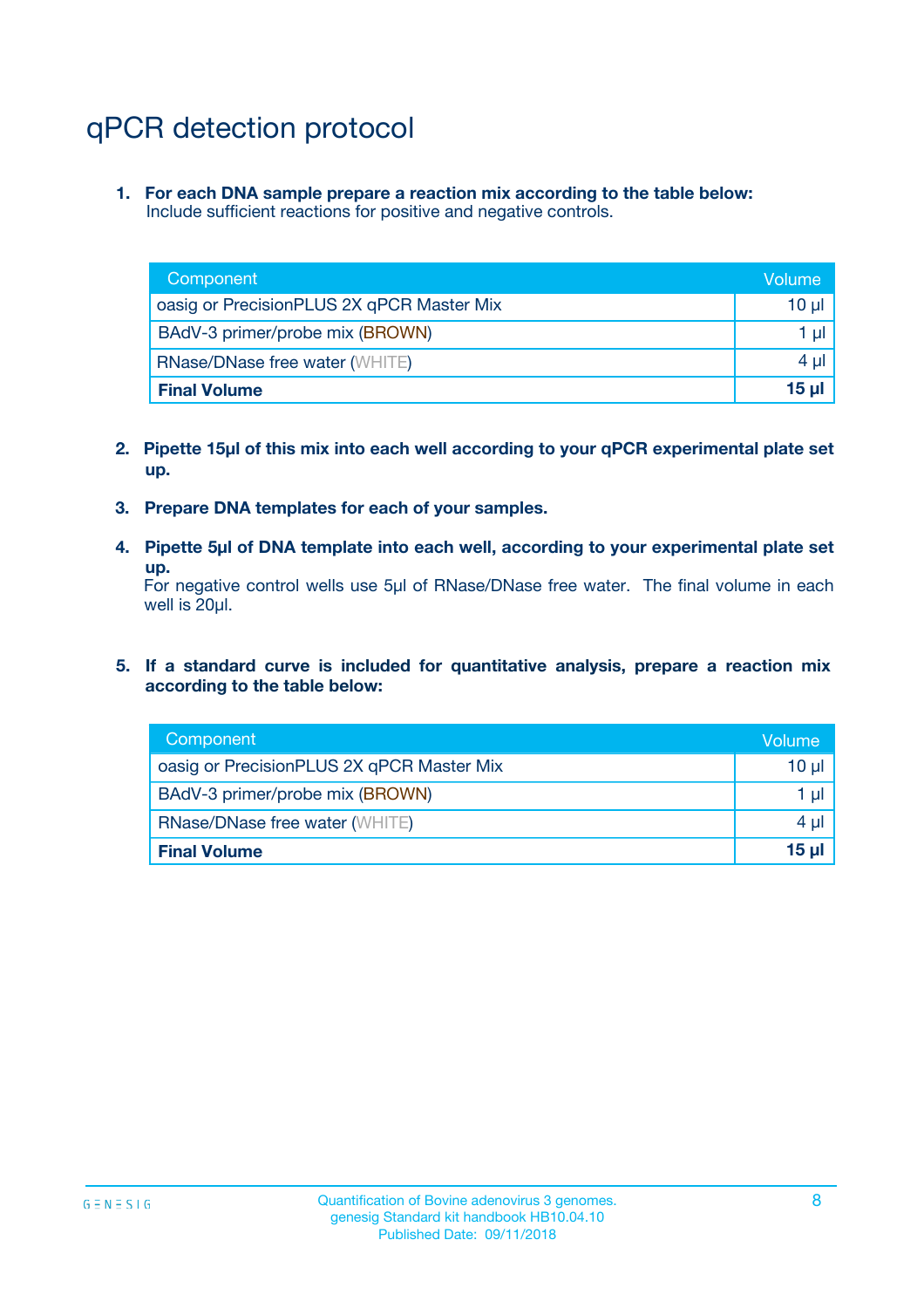#### **6. Preparation of a standard curve dilution series.**

- 1) Pipette 90µl of template preparation buffer into 5 tubes and label 2-6
- 2) Pipette 10µl of Positive Control Template (RED) into tube 2
- 3) Vortex thoroughly
- 4) Change pipette tip and pipette 10µl from tube 2 into tube 3
- 5) Vortex thoroughly

Repeat steps 4 and 5 to complete the dilution series

| <b>Standard Curve</b>         | <b>Copy Number</b>     |
|-------------------------------|------------------------|
| Tube 1 Positive control (RED) | $2 \times 10^5$ per µl |
| Tube 2                        | $2 \times 10^4$ per µl |
| Tube 3                        | $2 \times 10^3$ per µl |
| Tube 4                        | $2 \times 10^2$ per µl |
| Tube 5                        | 20 per µl              |
| Tube 6                        | $2$ per $\mu$          |

7. Pipette 5µl of standard template into each well for the standard curve according to your experimental plate set up.

The final volume in each well is 20µl.

# qPCR amplification protocol

Amplification conditions using oasig or PrecisionPLUS2X qPCR Master Mix.

|             | <b>Step</b>       | <b>Time</b>     | Temp           |
|-------------|-------------------|-----------------|----------------|
|             | Enzyme activation | 2 min           | $95^{\circ}$ C |
| Cycling x50 | Denaturation      | 10 <sub>s</sub> | 95 $°C$        |
|             | DATA COLLECTION * | 60 s            | 60 °C          |

\* Fluorogenic data should be collected during this step through the FAM channel